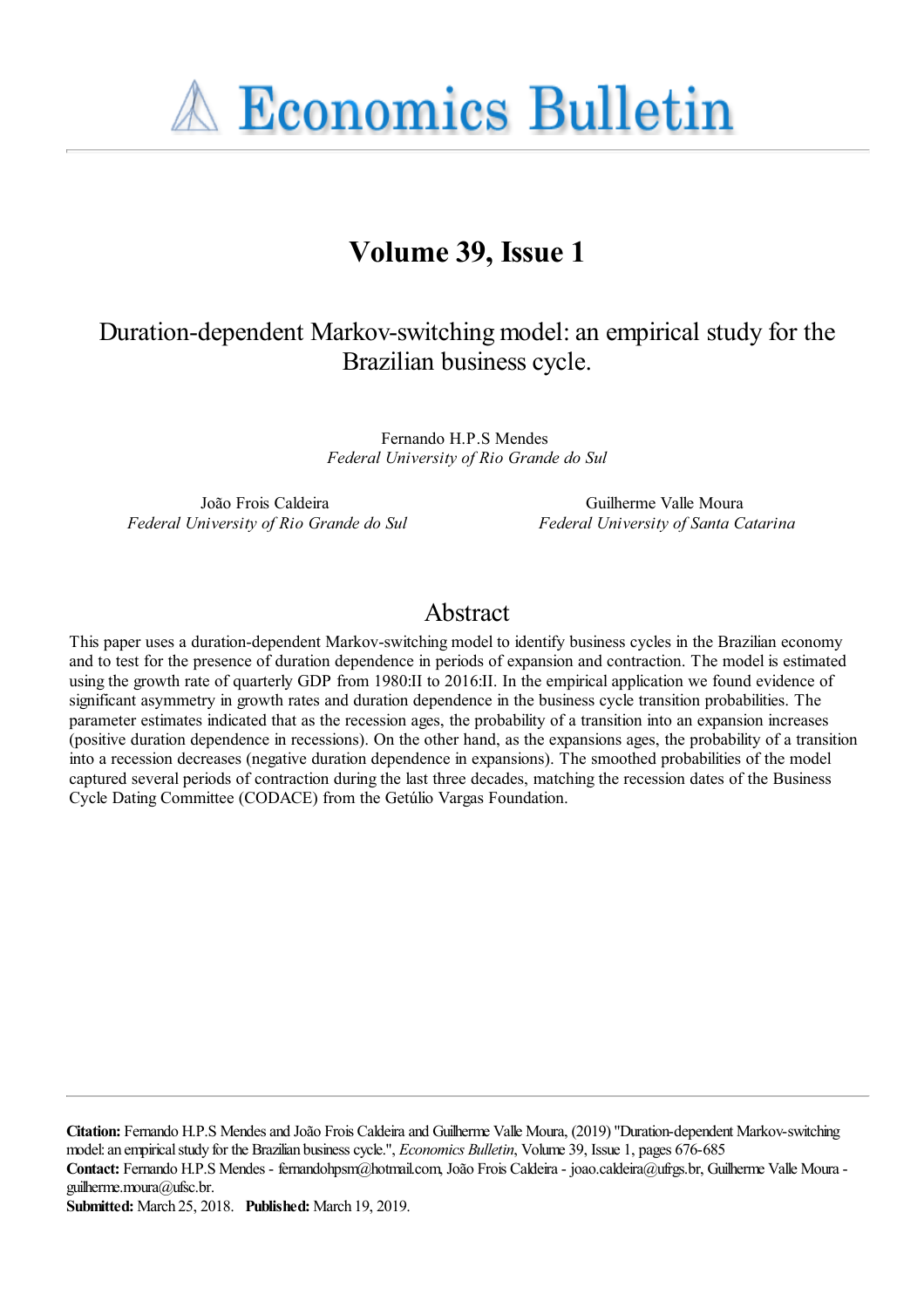### 1 Introduction

Measuring the state of the economy and understanding the transition between periods of recession and expansion has been an important topic in research regarding business cycles and has its foundations in the works of [Fisher \(1925\)](#page-10-0) and [Burns & Mitchell \(1946\)](#page-9-0). Based on these studies, various authors have sought to develop methodologies in order to capture regularities in economic activity that can define the phases of the business cycle and also the transition probabilities from an expansion to a recession and vice-versa.

The knowledge of the timing and duration of the business cycle is important for economic decision making, such as adopting anti-cyclical fiscal and monetary policies (see, for example, [Castro 2010\)](#page-9-1). However, the business cycle is characterized by nonlinearities (see, for example, [Terasvirta & Anderson 1992,](#page-10-1) [Beaudry & Koop 1993\)](#page-9-2). More specifically, [Keynes \(1936\)](#page-10-2) has argued that recession, although more aggressive, tend to be more shortlived than expansions; therefore, the research on duration dependence in business cycles attempts to answer the following question: "Are periods of expansion or contraction in economic activity more likely to end as they become older? More technically, do business cycles exhibit positive duration dependence?" [Sichel \(1991,](#page-10-3) p. 254).

Earlies studies about duration dependence analyzes the NBER chronology using nonparametric methods or hazard models (see, for example, [Diebold & Rudebusch 1990,](#page-9-3) [Sichel](#page-10-3) [1991,](#page-10-3) [Diebold et al. 1993,](#page-10-4) among others). Based on the length of each phase, these studies found significant evidence of positive duration dependence for pre-WWII expansions and post-WWII contractions in U.S. economy. Another strand of the literature based on the Markov-Switching models, which defines the switches between expansions and recessions through a first-order Markov chain. Different to the existing studies, [Durland & McCurdy](#page-10-5) [\(1994\)](#page-10-5) extended [Hamilton \(1989\)](#page-10-6) Markov-switching model to allow for duration dependence in recessions and in expansions. This methodology defines business cycle through an unobservable stochastic process, so that the business cycle chronology is not necessary.

[Durland & McCurdy \(1994\)](#page-10-5) showed that as a contraction ages the probability of moving into an expansion increases, i.e., coming out of the recession is more plausible should the crisis be prolonged. In the opposite scenario, the model did not find significant results for duration dependence associated with the probability of a transition out of expansions, but could nicely match NBER business cycle dates. [Lam \(2004\)](#page-10-7) generalized the model of [Durland & McCurdy \(1994\)](#page-10-5) incorporating the duration dependence in the mean growth rate. The main conclusion of the author is that the probability of the expansion ending gradually decreases as the expansions ages, while the probability of the contraction ending increases as the contraction ages.

The duration dependence business cycle studies have generally focused on the developed countries, especially, U.S. economy, since their chorology are well documented by NBER. Empirical research have remained limited for the developing countries (notable exceptions include: [Ozun & Turk 2009,](#page-10-8) [Castro 2015\)](#page-9-4). Brazil is one of the emerging market economies that can constitute an important case of study. Markov-switching models and its variants have also been applied in the study of Brazilian business cycles, as shown in [Chauvet \(2002\)](#page-9-5), [Correa & Hillbrecht \(2004\)](#page-9-6), Céspedes et al. (2006), and [Valls Pereira &](#page-10-9) [Vieira \(2014\)](#page-10-9). However, none of the previous studies investigate the duration dependent feature of the Brazilian business fluctuations. Thus, our paper contribution try to fill the gap that can be observed in the empirical literature devoted to the Brazilian economy.

The purpose of this paper is to identify the timing, behavior and duration of business cycles in the Brazilian economy. In addition to identifying periods of recession and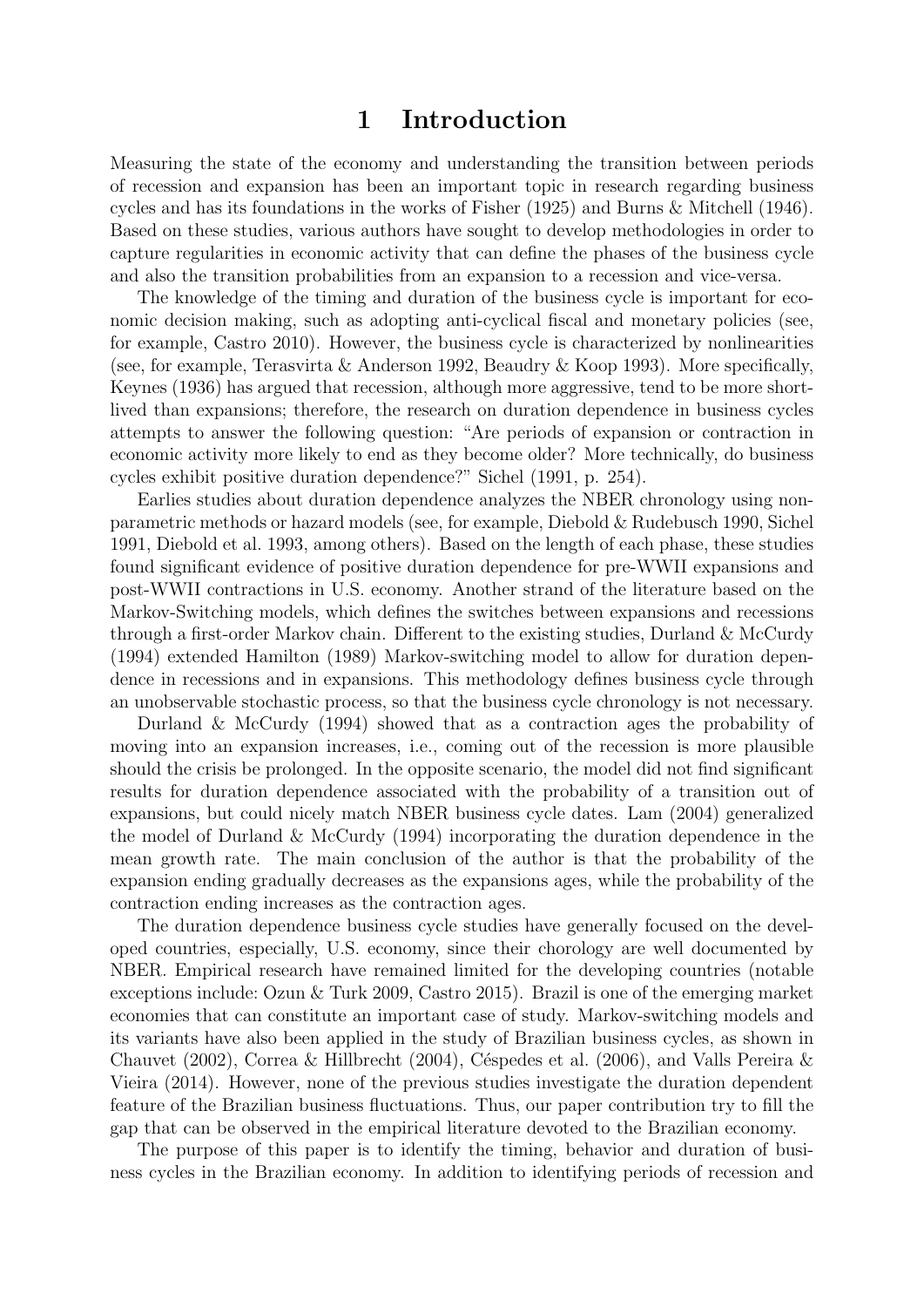expansion, we test for the presence of duration dependence. More specifically, we implement a procedure to identify periods of recessions and expansions starting from the 1980s until 2016 and simultaneously test for the presence of duration dependence. We employ a duration-dependent Markov-switching model, developed by [Maheu & McCurdy \(2000](#page-10-10)a) to study the U.S. bull and bear market and employed by [Lam \(2004\)](#page-10-7) to study the U.S. business cycle.

The remainder of this paper is organized as follows: Section 2 presents the methodology; Section 3 describes the data and our empirical results; Section 4 concludes.

### 2 Methodology

### 2.1 Regime switching model with duration dependence

The Markov-switching model proposed by [Hamilton \(1989\)](#page-10-6) is defined by:

<span id="page-2-1"></span>
$$
y_t = \mu(S_t) + \sum_{i=1}^p \phi_i \{ y_{t-i} - \mu(S_{t-i}) \} + \varepsilon_t,
$$
\n(1)

where  $y_t$  is the GDP growth rate,  $\mu(S_t)$  is presented with the state variable  $S_t$  where  $\mu(S_t) = \mu_0(1 - S_t) + \mu_1 S_t$  with  $\mu_0$  and  $\mu_1$  being parameters. If  $S_t = 0$ , then  $\mu(S_t) = \mu_0$ . If  $S_t = 1$ , then  $\mu(S_t) = \mu_1$ . The evolution of the unobserved state variable  $S_t$  follows a firstorder Markov chain with transition probabilities and takes value 0 when the economy is in recession and 1 when the economy is in expansion,  $\phi_1, \ldots, \phi_p$  are parameters, p the number of lags and  $\varepsilon_t$  is an error term at time  $t$  following an identically and independently normal distribution.

In an attempt to investigate the duration dependence in the business cycle, [Durland &](#page-10-5) [McCurdy \(1994\)](#page-10-5) extended the traditional Markov-switching model exploring high order Markov chains. In the duration-dependent Markov-switching specification, the probability of a regime change is a function of the previous state, as well as the duration of the previous state. Following [Maheu & McCurdy \(2000](#page-10-11)b), the length of occurrences of the state, *S<sup>t</sup>* , can be characterized by:

$$
D_t = min(D_{t-1}I(S_t, S_{t-1}) + 1, \tau)
$$
\n(2)

where  $I(S_t, S_{t-1}) = 1$  if  $S_t = S_{t-1}$  and 0 otherwise. To make the estimation tractable is necessary to define a limiting parameter  $\tau$ . The transition probabilities are parametrized using a logistic function. This ensures that the probabilities are between 0 and 1. Using *i* to index the state and *d* the duration (in quarters), where  $\gamma_1(i)$  and  $\gamma_2(i)$  are the parameters, the transition probability of staying in state *i*, given that we have been in state *i* for  $d_{t-1}$ periods is given by:

<span id="page-2-0"></span>
$$
P(S_t = i | S_{t-1} = i, D_{t-1} = d_{t-1}) = \begin{cases} \frac{\exp(\gamma_1(i) + \gamma_2(i)d_{t-1})}{1 + \exp(\gamma_1(i) + \gamma_2(i)d_{t-1})}, & \text{if } d \le \tau \\ \frac{\exp(\gamma_1(i) + \gamma_2(i)\tau)}{1 + \exp(\gamma_1(i) + \gamma_2(i)\tau)}, & \text{if } d > \tau \end{cases} \tag{3}
$$

The conditional probability of a state change, given that the state has achieved a duration *d* is described by the hazard function. Using the transition probabilities, it is given by:

$$
1 - P(S_t = i | S_{t-1} = i, D_{t-1} = d_{t-1}) = \frac{1}{1 + \exp(\gamma_1(i) + \gamma_2(i)d_{t-1})}, \quad i = 0, 1.
$$
 (4)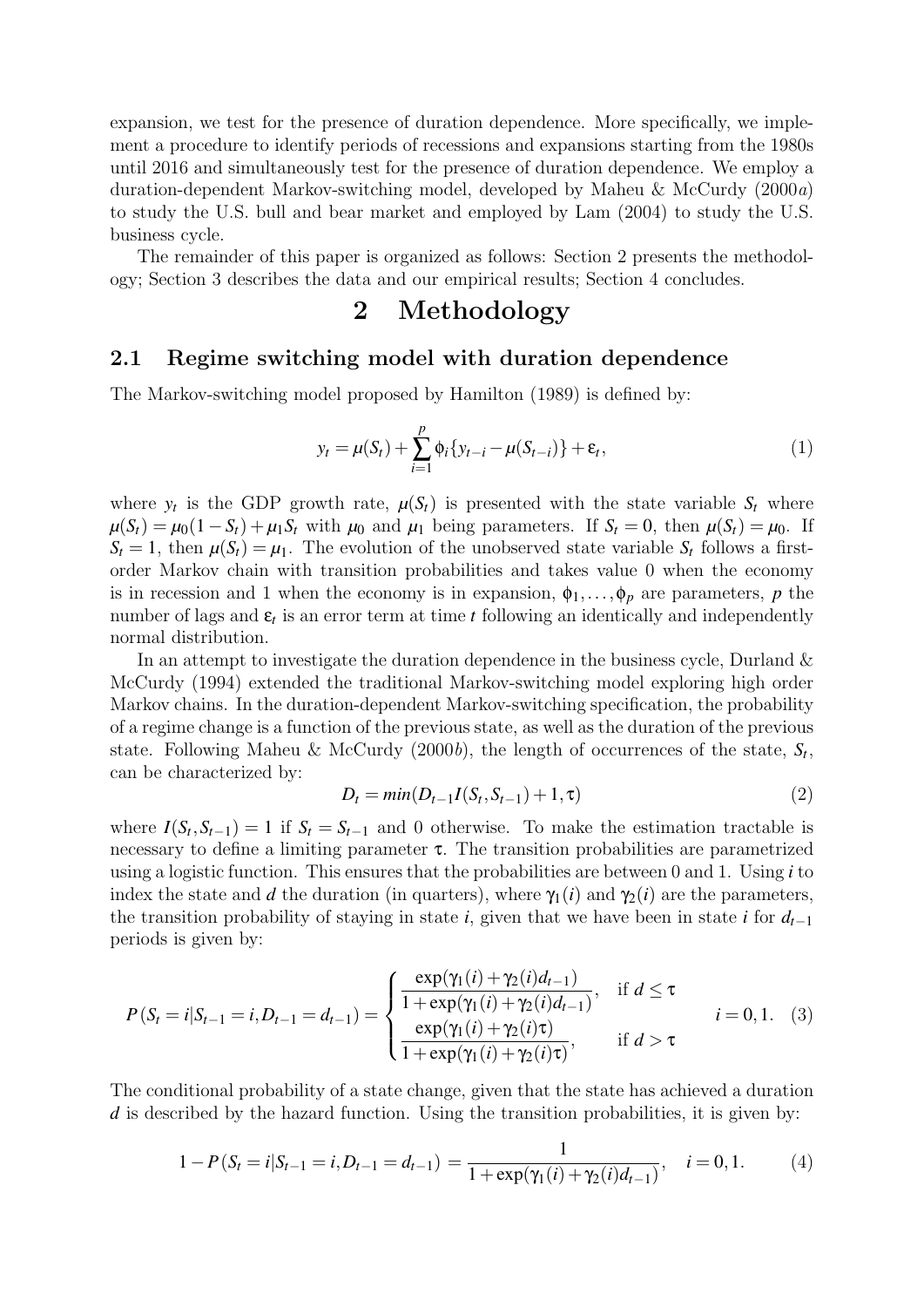A decreasing hazard function is referred to as negative duration dependence whereas an increasing hazard function characterizes the positive duration dependence. The parameter  $\gamma_2(i)$  summarizes the duration effect on the hazard function. For example,  $\gamma_2(i) < 0$  means that a long period in regime *i* implies a higher probability of state switching (positive duration dependence);  $\gamma_2(i) = 0$  means that the transition probability is independent of the regime duration; and  $\gamma_2(i) > 0$  implies that the longer the duration of regime *i*, the higher the chance of the process to remain at *i* (negative duration dependence).

The parameters of the duration-dependent Markov-switching model can be estimated using two different approaches: the maximum-likelihood method following [Maheu & Mc-](#page-10-10)[Curdy \(2000](#page-10-10)a), or using MCMC methods, such as in [Pelagatti \(2001\)](#page-10-12). In this study, we employed the first method. For the model with two states,  $S_t = i$  where  $i = 0, 1$  and p is the number of lags of  $y_t$ , [Maheu & McCurdy \(2000](#page-10-10)a) defined a new latent variable  $S_t$ , which covers all possible paths from  $S_t = i$  to  $S_{t-p} = i$  as well as the respective duration in the sequence of states up to  $\tau$ . Using this approach, the duration-dependent model collapses into a first-order Markov model, where the transition matrix for  $S_t$ , is given by:

$$
P = \begin{bmatrix} p_{11} & p_{21} & \dots & p_{N1} \\ p_{12} & p_{22} & \dots & p_{N2} \\ \vdots & \vdots & & \vdots \\ p_{1N} & p_{2N} & \dots & p_{NN} \end{bmatrix},
$$
 (5)

where  $p_{ii} = P(\mathcal{S}_t = i | \mathcal{S}_{t-1} = i)$ ,  $i, i = 1, ..., N$  is constructed using equations (3) and (4) and *N* represents the number of all states,  $N = 2^{p+1} + 2(\tau - p - 1)$ . Based on that, the authors show that estimation and smoothing can be performed with the usual techniques as seen in [Hamilton \(1989\)](#page-10-6).

### 3 Data and Empirical Results

#### 3.1 Data

We consider quarterly data from the Brazilian Gross Domestic Product (GDP) growth for the empirical analysis spanning the period from 1980:II to 2016:II, a total of 145 observations. Due to the fact that the current GDP series begins in 1996:1, we used two different bases to depict the data series for the entire period. The first data series refers to quarterly GDP with seasonal adjustment from 1996:I to 2016:II (base year 2010). The second data series refers to quarterly GDP with seasonal adjustment from 1980:I to 2014:III (base year 2000). In order to obtain the GDP from 1980 to 2016, the first data series was retropolated using the growth rate of the second data series. After the data treatment, the first difference of its logarithm was taken<sup>[1](#page-3-0)</sup>.

Before going to the estimates results, Table [1](#page-4-0) presents an overview of the economic cycles in Brazil during the period considered in our data sample. The analysis is based on the Brazilian Business Cycle Dating Committee (CODACE) from the Getúlio Vargas Foundation.[2](#page-3-1) During the last 36 years, the Brazilian economy went through 9 recessions.

<span id="page-3-1"></span><span id="page-3-0"></span> $1$ The GDP data is obtained from Ipeadata (http://www.ipeadata.gov.br).

<sup>&</sup>lt;sup>2</sup>The CODACE is a committee created in 2008 by the Getúlio Vargas Foundation to determine a chronology of reference for the Brazilian business cycles. Its form of organization and method of work follows the model adopted in many countries, notably the North American Data Committee, created in 1978 by the National Bureau of Economic Research (NBER).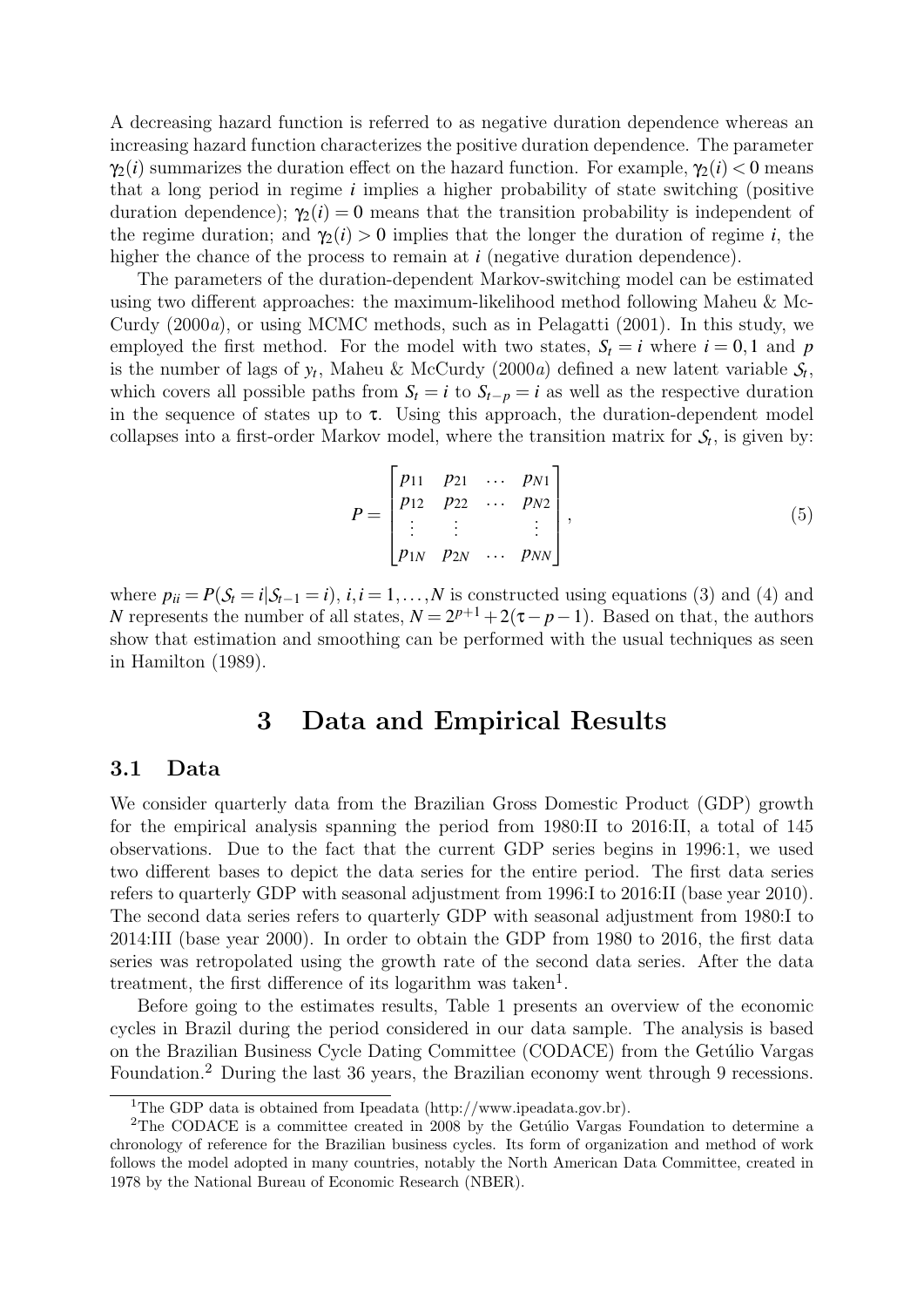In this period, the economic growth was weak and volatile, excepted for some periods, for example, the most prosperous growth phase started at the end of 2003 lasting until the world crises of 2008-2009. The recessions were short and less severe in the two decades that followed the Real Plan in 1994, but it changed in 2014, the beginning of the last recession in our data sample. For further details summarizing the key events in recessionary (expansionary) phases, see, [Weller \(2019\)](#page-10-13).

<span id="page-4-0"></span>

| Recessions        |                |            | Expansions        |                |            |
|-------------------|----------------|------------|-------------------|----------------|------------|
| Periods           | Number of      | Accumul.   | Periods           | Number of      | Accumul.   |
|                   | Quarters       | Growth $%$ |                   | Quarters       | Growth $%$ |
| $1981:1 - 1983:1$ | 9              | $-8.9$     | 1983:2 - 1987:2   | 17             | 26.2       |
| $1987:3 - 1988:4$ | 6              | $-4.2$     | 1989:1 - 1989:2   | $\overline{2}$ | 8.1        |
| $1989:3 - 1992:1$ | 11             | $-8.0$     | $1992:2 - 1995:1$ | 12             | 17.6       |
| $1995:2 - 1995:3$ | 2              | $-2.8$     | 1995:4 - 1997:4   | 9              | 8.5        |
| $1998:1 - 1999:1$ | 5              | $-1.7$     | $1999:2 - 2001:1$ | 8              | 7.3        |
| $2001:2 - 2001:4$ | 3              | $-0.9$     | $2002:1 - 2002:4$ | 4              | 5.1        |
| $2003:1 - 2003:2$ | $\overline{2}$ | $-1.5$     | $2003:3 - 2008:3$ | 21             | 26.7       |
| $2008:4 - 2009:1$ | $\overline{2}$ | $-6.0$     | $2009:2 -2014:1$  | 20             | 20.8       |
| $2014:2 - 2016:2$ | 9              | $-7.6$     |                   |                |            |

Table 1: Quarterly chronology of business cycles in Brazil - CODACE

Note: The third (sixth) column of this table refers to the peak-trough (trough-peak) accumulated GDP growth rate in the period. Peak refers to the end of an expansion and is followed by the start of a recession in the next quarter. Trough refers to the final quarter of a recession, which is followed by the beginning of economic expansion in the next quarter.

### 3.2 Markov Model with Duration-Dependent Transition Probabilities

Table [2](#page-5-0) reports the estimates for the duration-dependent Markov-switching model. For the quarterly frequency ranging from 1980:II to 2016:II, this specification capture a dichotomous pattern in the series associated with high and low economic growth phases. The recession is characterized by a negative mean value,  $\mu_0 = -2.142\%$ , while expansion is denoted by a positive mean value,  $\mu_1 = 0.993\%$ . These estimates are statistically significant and evidenced the asymmetry in the growth rates.<sup>[3](#page-4-1)</sup> Regarding the duration dependence coefficients, our preliminary results indicated an asymmetry on the state temporal dependence in cyclical data. These estimates were also statistically significant implying a positive duration dependence in the recession,  $\gamma_2(0) = -1.048$  and negative duration dependence in the expansion,  $γ<sub>2</sub>(1)= 0.289$ .

Figure [1](#page-5-1) shows the transition probability of Eq. [\(3\)](#page-2-0). The dotted line represents the probability of remaining in the recession and the continuous line denotes the probability of remaining in the expansion. Note that the chance of remaining in the recession falls gradually over the quarters, that is, the probability of moving from recession to expansion increases as a function of time (increasing hazard function). On the contrary, the chance of remaining in the expansion increases gradually over the quarters, that is, the probability

<span id="page-4-1"></span><sup>&</sup>lt;sup>3</sup>We follow [Chauvet \(2002\)](#page-9-5) setting  $p = 0$  (see Eq. [1\)](#page-2-1). In this case, we have  $N = 2 + 2(\tau - 1)$ .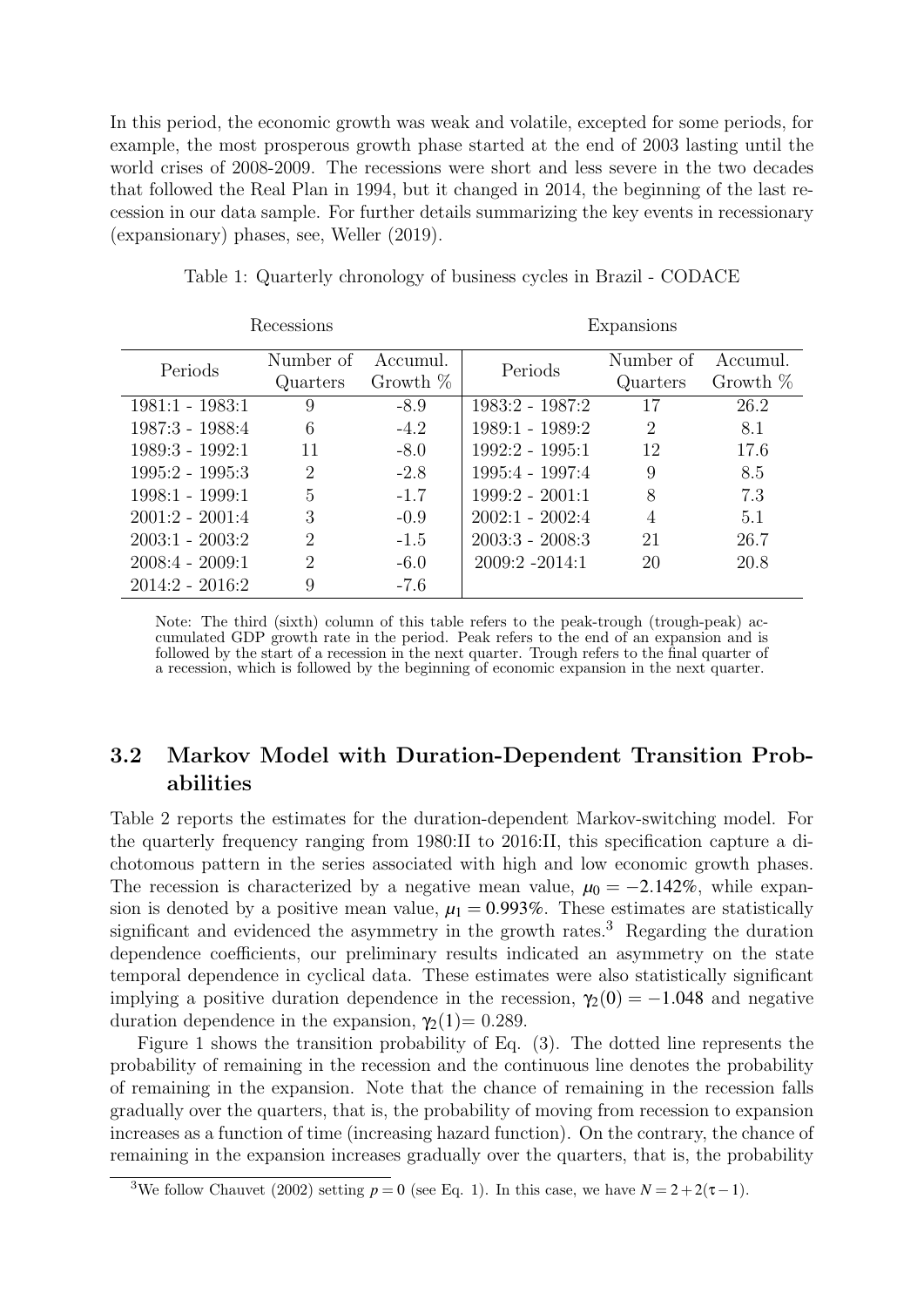| Parameter     | Estimate    | Standard Error |
|---------------|-------------|----------------|
| $\mu_0$       | $-2.142***$ | 0.536          |
| $\mu_1$       | $0.993***$  | 0.142          |
| $\sigma^2$    | $1.993***$  | 0.452          |
| $\gamma_1(0)$ | 1.968*      | 1.582          |
| $\gamma_2(0)$ | $-1.048*$   | 0.827          |
| $\gamma_1(1)$ | 0.937       | 0.825          |
| $\gamma_2(1)$ | $0.289**$   | 0.163          |
| τ             |             |                |
| $\ln I$       | $-282.96$   |                |

<span id="page-5-0"></span>Table 2: Markov Model with Duration-Dependent Transition Probabilities

Note: This table reports the estimates for the Markov model with duration-dependent transition probabilities for the quarterly Brazilian GDP growth rate from 1980:2 to 2016:2. lnL is the value of the log-likelihood. \*\*\*,\*\*,\* denote significance at the 1%, 5% and 10% levels, respectively.

of moving from expansion to recession does not increase as a function of time (decreasing hazard function). After 7 quarters, the probability of switching the regime is duration independent and its value is represented by parameter  $\tau$ , which was calibrated using grid search from [5,25] with the log-likelihood values as the criterion as advocated by [Maheu](#page-10-10) [& McCurdy \(2000](#page-10-10)a).

<span id="page-5-1"></span>



### 3.3 General Markov Model with Duration-Dependent Transition Probabilities

Despite the statistical evidence of negative duration dependence in expansions, much of the conventional wisdom state that a very long expansion is unstable and contraction is increasingly imminent (see, for example, [Burns 1969,](#page-9-8) [Neftici 1982\)](#page-10-14). To further investigate our preliminary results, we apply a general type of duration-dependent Markov-switching model in the same spirit of [Lam \(2004\)](#page-10-7). In this specification, the duration variable enters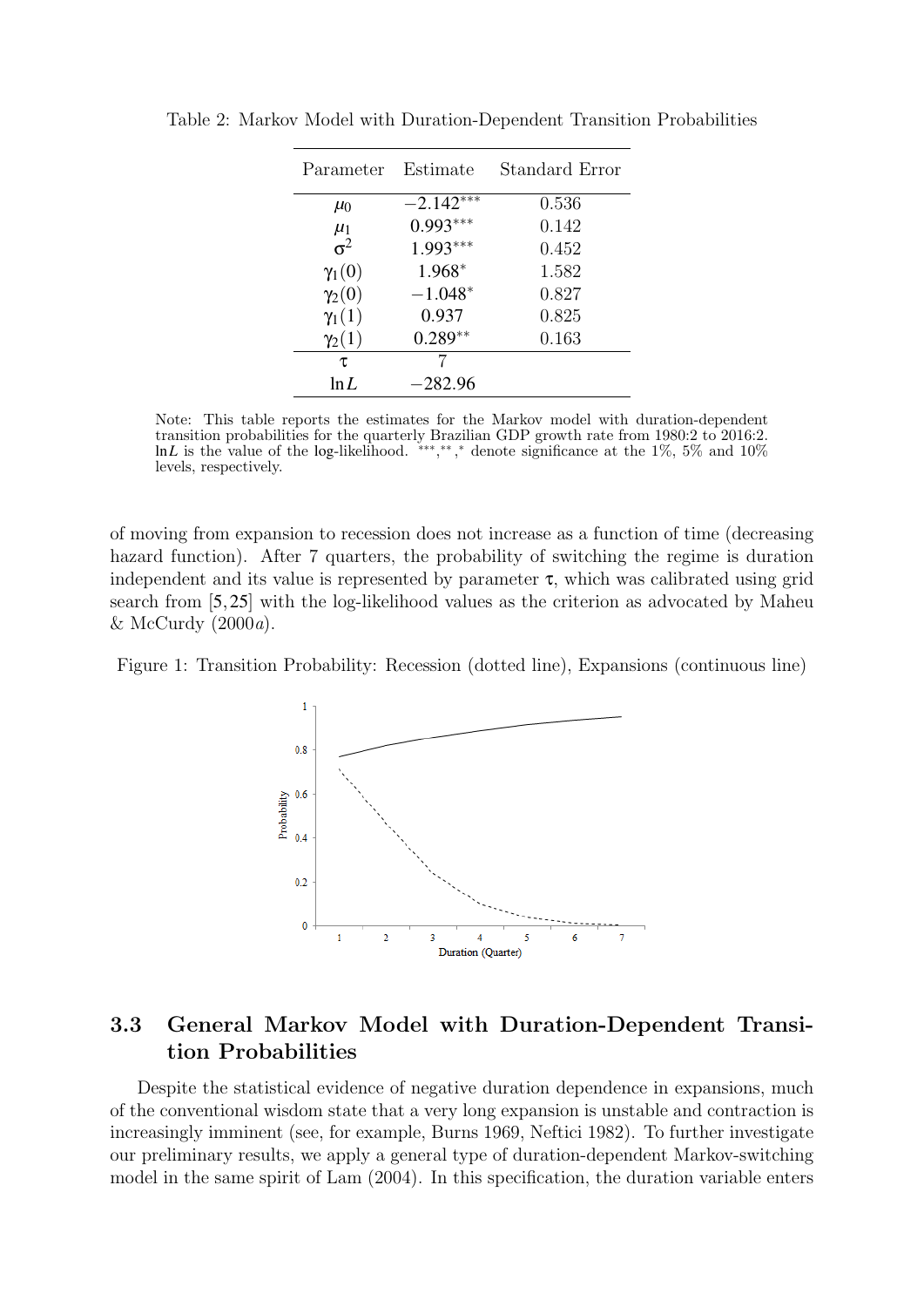both in the transition probabilities and in the mean process. The model is defined as:

$$
y_t = \mu(S_t) + \psi(S_t)D_t + \sum_{i=1}^p \phi_i \{ y_{t-i} - \mu(S_{t-i}) - \psi(S_{t-i})D_{t-i} \} + \varepsilon_t,
$$
\n(6)

where  $\psi(S_t) = \psi_0(1 - S_t) + \psi_1 S_t$  is the new component which  $\psi_0$  and  $\psi_1$  are parameters. This model allows duration to be a conditioning variable in the mean growth rates characterizing the dynamic behavior within each regime. The persistence in particular state implies that  $D_t$  increases and its effects are measured by the coefficient  $\psi(S_t)$ , which cap-tures the relationship between the mean growth rate and the age of economic condition.<sup>[4](#page-6-0)</sup>

The estimates of the general Markov model with duration-dependent transition probabilities are presented in Table [3.](#page-6-1) This specification also captured the asymmetry in the duration dependence dynamics. For the parameter  $\Psi_1$ , the estimate value is negative (−0.244) and statistically significant, which implies that GDP growth rate declines as the expansion ages. For example, taking the value of  $\tau$ , after 7 quarters, the GDP growth rate would be  $\mu_1 = 0.52\%$ . This result is related to the characterization of the business cycle, which suggest that expansion tends to be rapid in its early stages than its endings [\(Sichel 1994\)](#page-10-15). On the other hand, [Burns \(1969\)](#page-9-8) suggests that during recessions the rate of decline is usually fasted in the middle states than the early stages. This statement would be related to the estimates value of  $\psi_0$ , which is also negative (−0.27). However our result lacks statistical significance.

| Parameter                | Estimate   | Standard Error |
|--------------------------|------------|----------------|
| $\mu_0$                  | $-1.454$   | 1.416          |
|                          | $2.445***$ | 0.585          |
| $\frac{\mu_1}{\sigma^2}$ | $1.927***$ | 0.253          |
| $\gamma_1(0)$            | $2.549*$   | 1.758          |
| $\gamma_2(0)$            | $-1.067*$  | 0.734          |
| $\gamma_1(1)$            | 0.458      | 0.910          |
| $\gamma_2(1)$            | $0.422**$  | 0.181          |
| $\Psi_0$                 | $-0.278$   | 0.536          |
| $\mathsf{\Psi}_1$        | $-0.244**$ | 0.093          |

<span id="page-6-1"></span>Table 3: General Markov Model with Duration-Dependent Transition Probabilities

Note: This table reports the estimates for the general Markov model with durationdependent transition probabilities for the quarterly Brazilian GDP growth rate from 1980:2 to 2016:2. In L is the value of the log-likelihood. \*\*\*,\*\*,\* denote significance at the 1%, 5% and 10% levels, respectively.

τ 7 ln*L* −279.60

Overall results identified evidence of duration dependence in Brazilian business cycle. Our estimates are consistent with the findings of [Lam \(2004\)](#page-10-7). However, the U.S. and Brazilian economy are very different, and there is not a unique justification for these kinds of features. Theoretically, the negative duration could be referred to the increasing

<span id="page-6-0"></span><sup>&</sup>lt;sup>4</sup>We adopted the linear parametrization following [Maheu & McCurdy \(2000](#page-10-10)a). Other types of specifications can also be applied, for example, [Lam \(2004\)](#page-10-7) assumes that the relationship between the mean growth rate and the age of current phase is quadratic.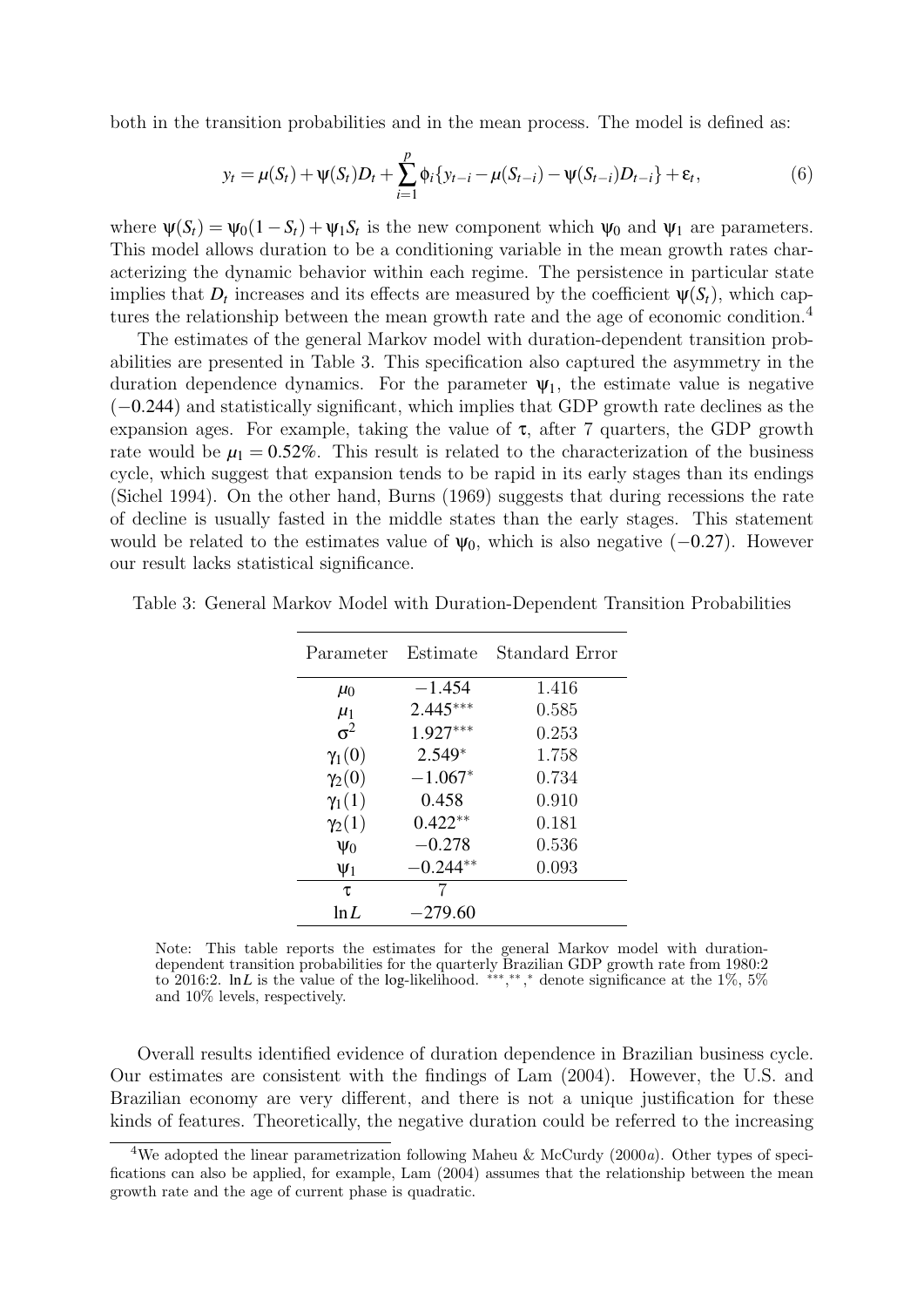probability of remaining in the expansion in the absence of external disturbances, while, the positive duration, could be related to the use of anti-cycle policies to mitigate the effect of the recessions. Nevertheless, there are several economic reasons why duration dependence might occur.

More recently, [Rudebusch \(2016\)](#page-10-16) discuss several postwar changes in the U.S. economy that contributed to more robust and longer-lived expansions. For example, the increased share of services instead of tangible goods in the GDP would tend to diminish the importance of inventory fluctuations and moderate the business cycle. The author also highlights the postwar influence of the federal government actively focused on stabilizing the economy, which also included attempts to curtail recessions. Particularly, the Employment Act of 1946, applied broadly to the federal government, including to the Federal Reserve and in the conduct of monetary policy is a example of countercyclical policy helped prolong business expansions and alter the pattern of business cycle age dependence [\(Diebold & Rudebusch 1999\)](#page-9-9).

Notably, the Brazilian business cycle is characterized by volatility and stagnations. From 1980 to 2016, the overall growth results were mediocre compared to other developing economies. These stylized facts could be related to our general duration-dependent estimates since negative duration dependence could be associated with a growth rate that declines over the expansion. This results support what Brazilian economists refer to the stop-and-go process, whereas the country went through 9 recessions in the recent last thirty years. For the positive duration dependence, one possible narrative of our results could be referred to the fact that recessions were shorter after the Real Plan until 2014, as previously analyzed in Table [1.](#page-4-0) However, the economic forces behind the duration dependence effects could be investigated in future works.

### 3.4 Business Cycle Identification

Concerning the business cycle identification, Figure [2](#page-8-0) plot the filtered probability of being in a recession and expansion phases. It is worth mentioning that the objective of this analysis is not to describe historical facts behind these results. Instead of this type of investigation, we compared our estimates to Table [1.](#page-4-0) In general, the models captured the main business cycle phases vis-à-vis to the CODACE. The general durationdependent model seems to be slightly superior to the baseline duration specification. Using the Hamilton's 0.5-rule (recession probabilities higher or, equal to 0.5) the general model identified 6 out of 9 recessions from 1980 to 2016. For the expansion phases, both specifications match to the CODACE chronology.

It is important to point out that CODACE decisions are made on the basis of analyzing the most comprehensive set of variables, statistics and taking the point of view of its members. Moreover, the chronology is carried out many months after the facts have occurred, and therefore the duration-dependent model is not expected to be entirely accurate to this chronology. However, the filtered probabilities are in line with previous studies in Brazil (see, for example, [Chauvet 2002,](#page-9-5) Céspedes et al. 2006, Valls Pereira  $\&$ [Vieira 2014\)](#page-10-9). Besides updating the data set, which takes account the latest recession in the Brazilian economy, the attractiveness of our empirical application stems for including the parameter that captures the duration-dependent, as the same time, we obtain the state probabilities. In both models, the hypothesis of duration dependence was confirmed suggesting this is a characteristic of the data.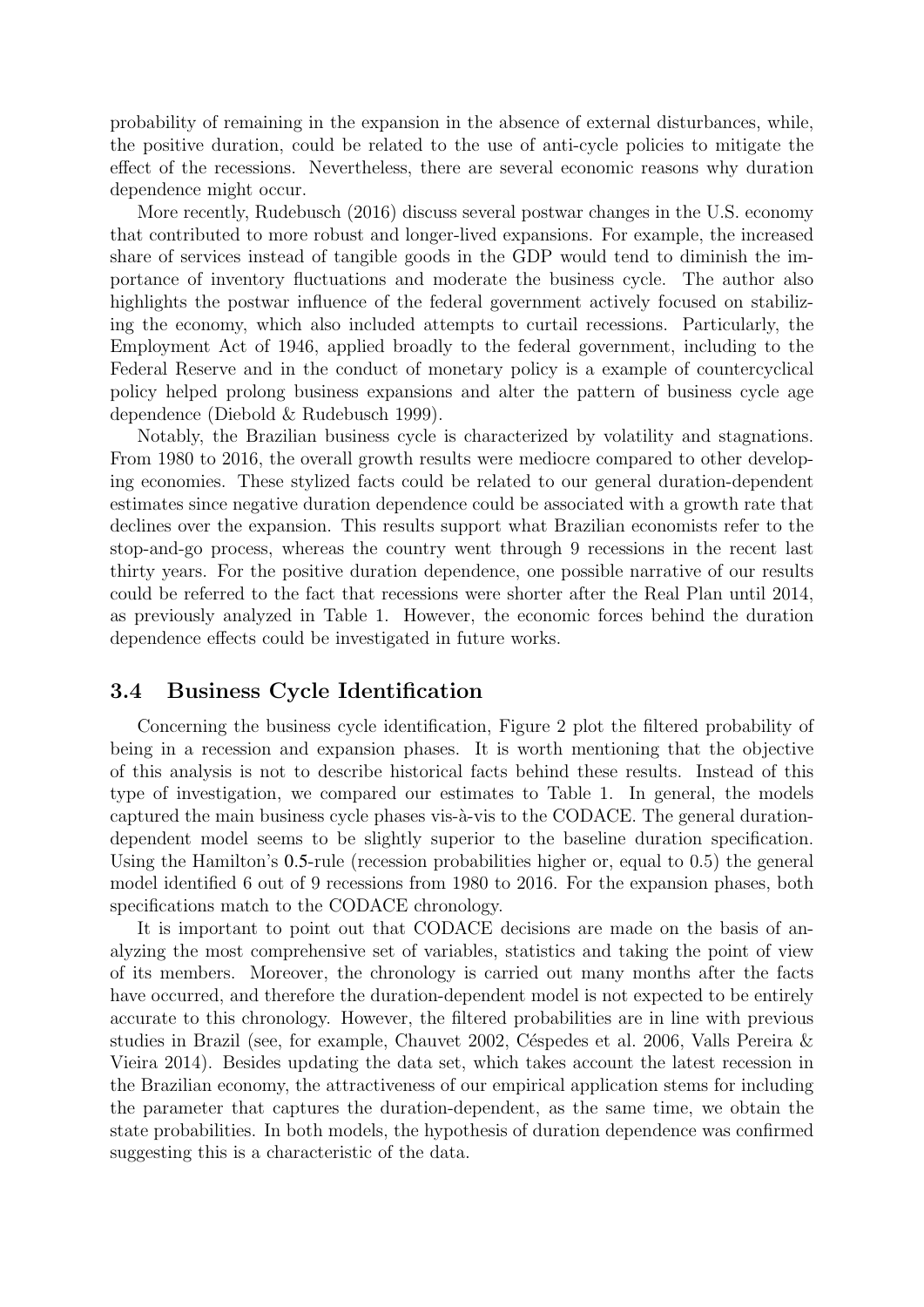<span id="page-8-0"></span>Figure 2: Duration-dependent Markov-switching model (dotted line), General durationdependent Markov-switching model (continuous line) and Recession according to CODACE-FGV (shaded areas)



### 3.5 Model Comparisons

Finally, we test the overall significance of duration dependence comparing our models to the classic Markov-switching model, as seen in [Durland & McCurdy \(1994\)](#page-10-5) and [Lam](#page-10-7) [\(2004\)](#page-10-7). For our first duration model, we were not able to reject the classic model in favor of the duration-dependent specification. The LR test statistic is 3.84, which has a *p*-value  $> 0.05$  according to the  $\chi^2$  distribution with 2 degrees of freedom. On the order hand, we rejected the classic Markov-switching model in favor of the general durationdependent model. The LR test statistic is 10.56, which has a  $p$ -value  $\lt 0.05$  according to the  $\chi^2$  distribution with 4 degrees of freedom. Having these distinctive results, we compare the duration-dependent models. The LR test statistic is 6.72, which also has a *p*-value  $< 0.05$ , according to the  $\chi^2$  distribution with 2 degrees of freedom. Overall results reject the null hypothesis of absence of duration dependence in mean growth rates and transition probabilities since the general model was statistically different from the classic Markov-switching and the baseline duration model.

| Model          | $\ln L$ | Test d.f. LR <i>p</i> -value              |  |             |
|----------------|---------|-------------------------------------------|--|-------------|
|                |         | $M1 - 284.88$ $M2 \times M1$ 2 3.84 0.147 |  |             |
| M <sub>2</sub> |         | $-282.96$ $M3 \times M1$ 4                |  | 10.56 0.032 |
| M <sup>3</sup> |         | $-279.60$ $M3 \times M2$ 2                |  | 6.72 0.034  |

Table 4: Likelihood-Ratio Test

Note:  $\mathcal{M}$  1 refers to the Markov-switching model,  $\mathcal{M}$  2 is the duration-dependent Markovswitching model, and  $\mathcal{M}3$  covers the General duration-dependent Markov-switching model. LR is the test statistics and d.f is the degrees of freedom.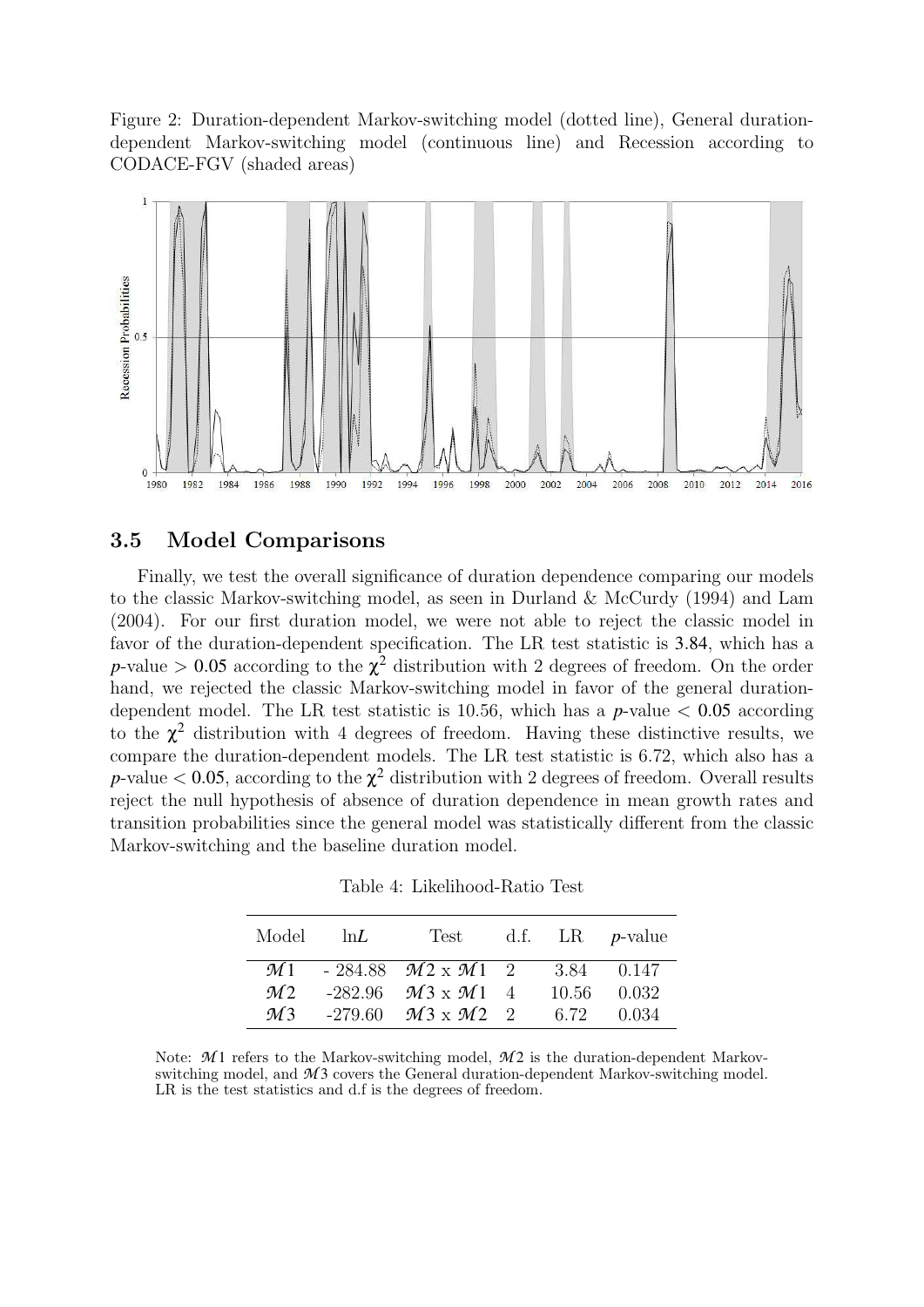## 4 Conclusion

In this article, we have identified business cycles in the Brazilian economy as well as evidence of duration dependence in the respective phases of expansion and recession. Using the duration-dependent Markov-switching model in growth rate of quarterly GDP from 1980:II to 2016:II, the estimates indicated that as the recession ages, the probability of a transition into an expansion increases (positive duration dependence in recessions). On the other hand, as the expansions ages, the probability of a transition into a recession decreases (negative duration dependence in expansions).

Regarding to the business cycles identification, the model probabilities proved to have a reasonable capacity of discerning periods of contraction and expansion. Instead of describing the historical facts behind these identifications, we compare the recession probabilities to the Business Cycle Dating Committee (CODACE) from the Getúlio Vargas Foundation, which is a reliable ex post reference for the Brazilian business cycle turning points. Using the Hamilton's 0.5-rule, the probabilities of the general duration-dependent Markov-switching model captured 6 out of the 9 recessions from 1980 to 2016.

# References

- <span id="page-9-2"></span>Beaudry, P. & Koop, G. (1993), 'Do recessions permanently change output?', Journal of Monetary economics  $31(2)$ , 149–163.
- <span id="page-9-8"></span>Burns, A. F. (1969), 'The Nature and Causes of Business Cycles', The Business Cycle in a Changing World pp. 3–53.
- <span id="page-9-0"></span>Burns, A. & Mitchell, W. (1946), 'Measuring business cycles', NBER Book Series Studies in Business Cycles 2.
- <span id="page-9-1"></span>Castro, V. (2010), 'The duration of economic expansions and recessions: More than duration dependence', Journal of Macroeconomics 32(1), 347–365.
- <span id="page-9-4"></span>Castro, V. (2015), 'The Portuguese business cycle: chronology and duration dependence',  $Empirical Economics$  49(1), 325–342.
- <span id="page-9-7"></span>Céspedes, B. J. V., Chauvet, M. & Lima, E. C. R. (2006), 'Forecasting Brazilian output and its turning points in the presence of breaks: a comparison of linear and nonlinear models', Estudos Econômicos (São Paulo)  $36(1)$ , 5–46.
- <span id="page-9-5"></span>Chauvet, M. (2002), 'The brazilian business and growth cycles', Revista Brasileira de Economia 56(1), 75–106.
- <span id="page-9-6"></span>Correa, A. S. & Hillbrecht, R. O. (2004), Ciclos Internacionais de Negocios: Uma Analise de Mudanca de Regime Markoviano para Brasil, Argentina e Estados Unidos, Working Papers Series 88, Central Bank of Brazil, Research Department.
- <span id="page-9-3"></span>Diebold, F. X. & Rudebusch, G. D. (1990), 'A nonparametric investigation of duration dependence in the american business cycle', Journal of Political Economy 98(3), 596– 616.
- <span id="page-9-9"></span>Diebold, F. X. & Rudebusch, G. D. (1999), 'Business cycles: Durations, dynamics, and forecasting'.